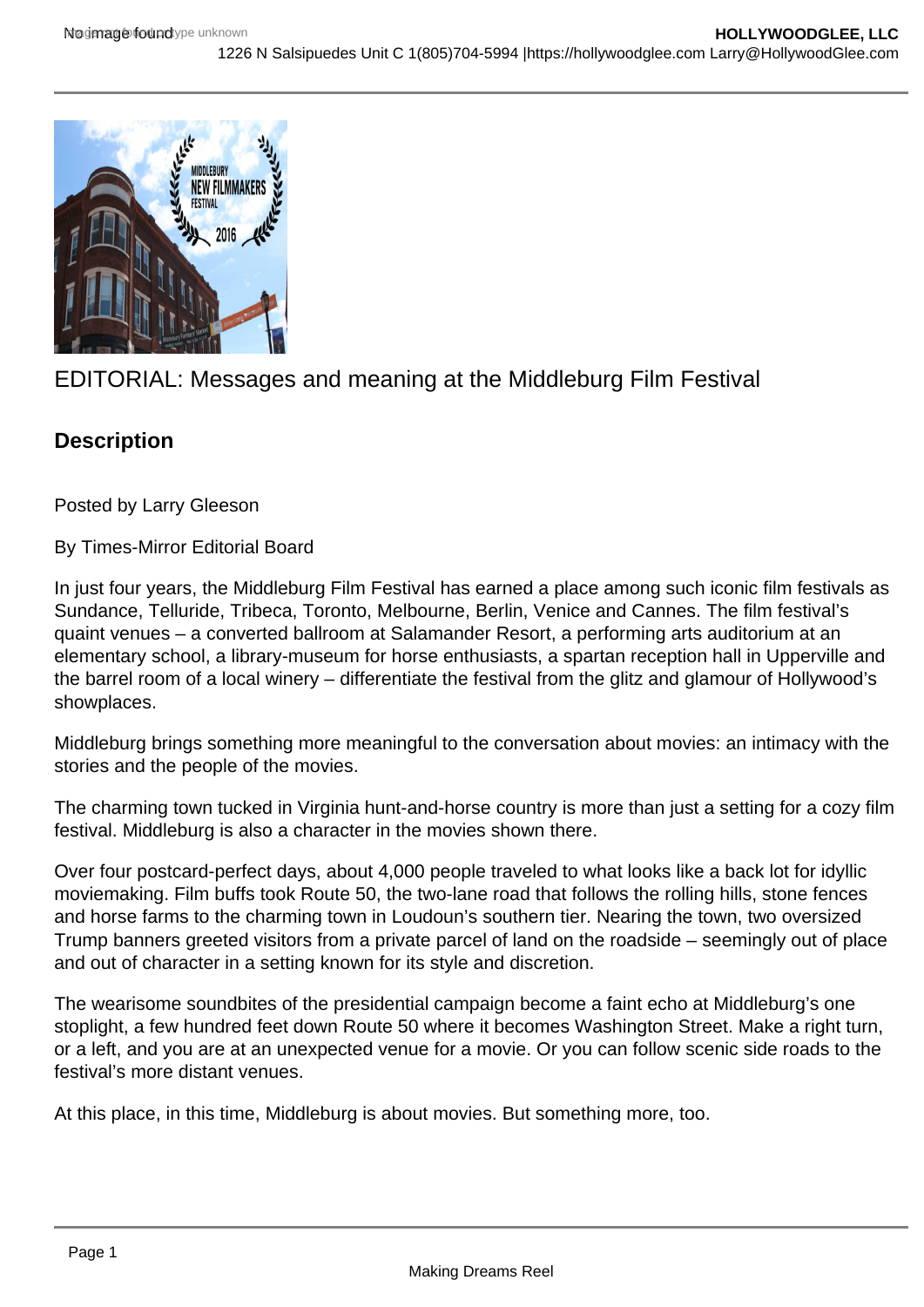

'Loving.' screened at the<br>Middleburg Film Middleburg Film<br>Festival on Oct. 23, tells the story of interracial couple<br>Richard and Mildred Loving and their landmark case against the state of Virginia<br>that went all the way to the Supreme Court Facebook/Loving

In Loving,the quiet and courageous love story of Richard and Mildred Loving, the Virginia countryside is both prominent and familiar, enhancing the realism of rural racism in the commonwealth at the time. The movie follows the courtship and marriage of Mildred Jeter, a black woman, and Richard Loving, a white man, who are arrested and sentenced to prison in Virginia in 1958 because their interracial marriage violates the state's anti-miscegenation laws. Exiled to Washington, they sue the Commonwealth of Virginia in a series of proceedings leading to the Supreme Court's unanimous decision in Loving v. Virginia, which holds that laws prohibiting interracial marriage are unconstitutional.

The film, scheduled for release in the U.S. on Nov. 4, was shown at the new National Museum of African American History and Culture in Washington on Monday. But at a discussion following the screening on Sunday, Virginians were able to better appreciate the continuing relevance of Loving as its British producer and former U.S. Attorney General Eric Holder gave the story context. Following the program, dozens of attendees swarmed Holder, the first African American to serve as Attorney General (2009-2015).

Middleburg also had a brief role in the screening of Jackie, Natalie Portman's riveting portrayal of Jacqueline Kennedy's private grief as she coped with her public persona and the nation's reaction to the assassination of her husband, President John F. Kennedy.

The movie would not have been screened in Middleburg but for a photograph of Jackie attending mass with JFK at the Middleburg Community Center, which now serves as the box office for the film festival. The distributors of Jackie had initially rejected the advance screening of the movie in Middleburg, a young festival with a relatively small audience in rural Virginia. But the photo provided a meaningful connection between Jackie Kennedy and Middleburg, where she spent private time away from Washington riding at her farm.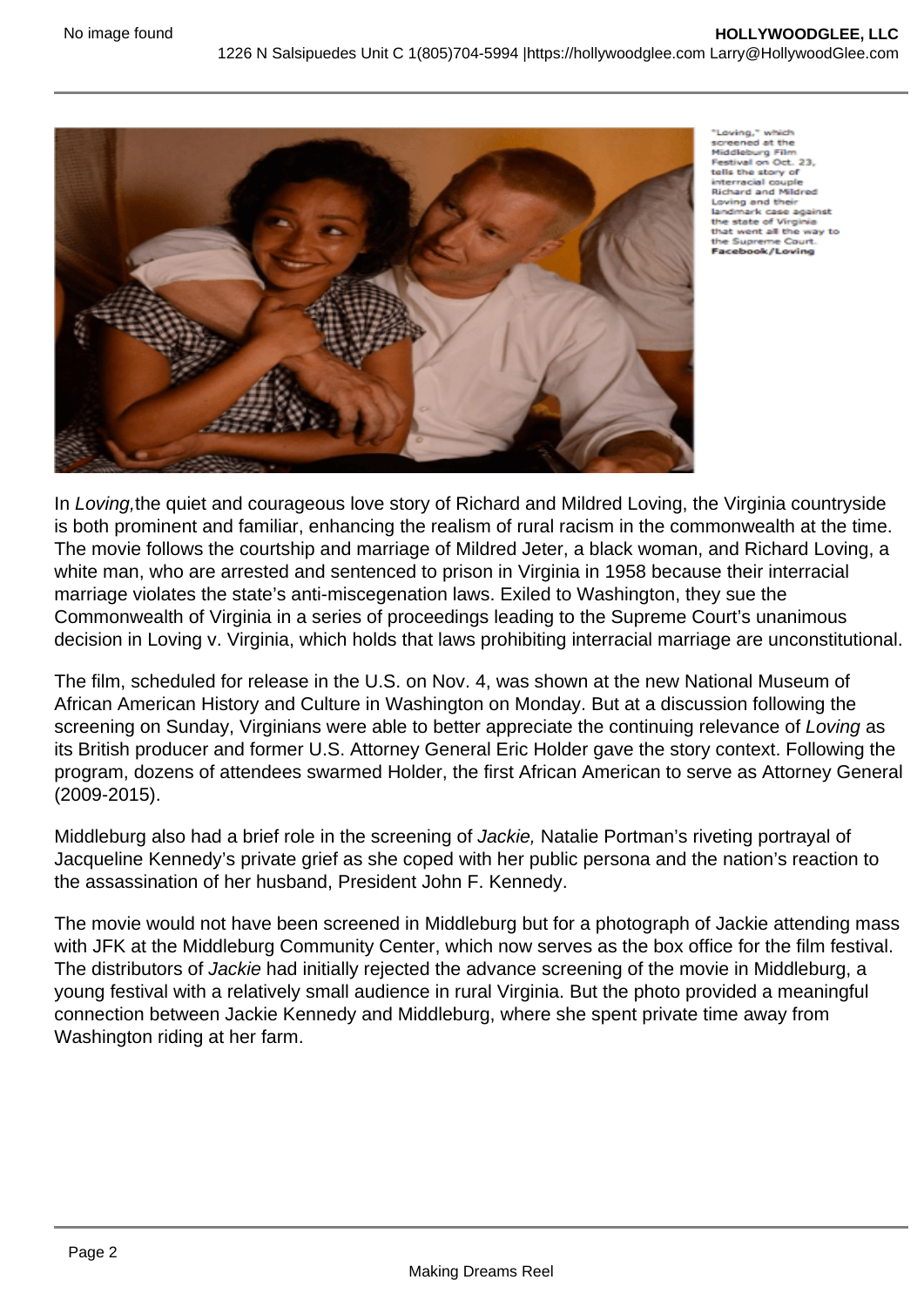As Middleburg presented itself as a haven away from the front lines of the nation's capitol 43 miles down the road, the film festival also provided a conversation that played to the politics of the moment.A conversation about presidents, politics and the movies quickly turned to "the elephant in the room,"as CNN political analyst David Gergen observed: Donald Trump.

Who would play Trump in the movie about the current presidential race? Alec Baldwin, of course, came the response to a joke that was apparently known to all in the audience. Film clips from movies about past presidents then left attendees to wonder whether art imitates life or life imitates art.

Middleburg's messages echoed beyond. The Eagle Huntress followed Aisholpan, a 13-year-old girl who trains to become the first female in 12 generations of her Kazakh family to become an eagle hunter and rises to the pinnacle of a tradition that has been handed down from father to son for centuries. While there were many old Kazakh eagle hunters who vehemently rejected the idea of a female taking part in their ancient tradition, Aisholpan's father, Nurgaiv, believed that a girl could do anything a boy can, as long as she was determined.

That idea brought cheers from the denizens in Virginia that included local Girl Scout troops that came to honor Aisholpan. The girl and her father traveled from Mongolia to Middleburg to acknowledge the cheers and to demonstrate how ordinary people could do extraordinary things. The cheers came again when it was announced that Aishholpan would become a character in a super-heroes cartoon.

So we come to superheros and the deeper meaning of the Middleburg Film Festival. In just four years, Sheila Johnson has exceeded her dream of turning her passion for cinema into a festive gathering of fellow film aficionados in the chic yet comfy venues of Northern Virginia's horse country. The entrepreneur, philanthropist and film producer has made Middleburg a metaphor for creative endeavor with a social purpose. She has provided a lens to view the important films about our our culture, as well as perspective that is authentically Virginia.

But perhaps Johnson's greatest gift is bringing together movies and people who make us think, feel and belong. Devoid of cynicism, these are the stories of our times. Johnson presents them as a kindred spirit in a place called Middleburg.

(Source:www.loudountimes.com)